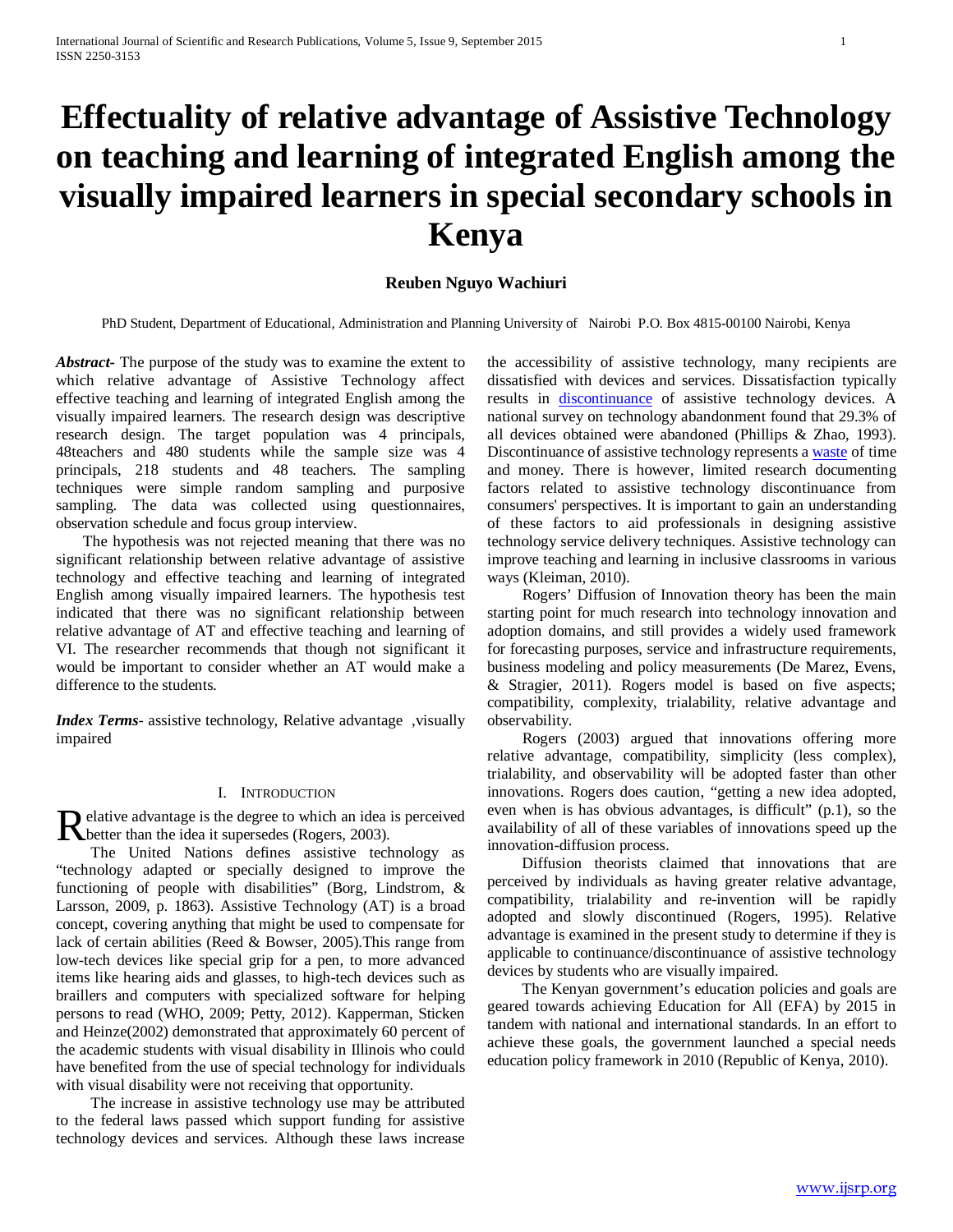## II. RELATIVE ADVANTAGE

 For a person to choose to use a technology for a specified task, it should provide some form of benefit for the task concerned. To be more specific, the innovation should demonstrate a relative advantage over other options, ideally including the technology currently used for the task. Better technologies will be adopted, plain and simple. However, what defines "better" is rarely a single, simple statistic. Increased performance, cheaper costs, increased social standing, or even a wow factor may all contribute to the sense of relative advantage (Jacobsen, 1998).

 Rogers categorized innovations into two types: preventive and incremental (non-preventive) innovations. "A preventive innovation is a new idea that an individual adopts now in order to lower the probability of some unwanted future. Preventive innovations usually have a slow rate of adoption so their relative advantage is highly uncertain. However, incremental innovations provide beneficial outcomes in a short period (Surendra, 2001).

When faculty members face the new demands placed on them, they will adopt technology (Casmar, 2001). If teachers see that technology has value in their instruction, then they will use it (Finley, 2003; McKenzie, 2001; Parisot, 1995; Spotts, 1999). To integrate technology successfully into teacher education courses, teacher education faculty should see the need providing helpful experiences for themselves and their students (Schmidt, 1995). To increase the rate of adopting innovations and to make relative advantage more effective, direct or indirect financial payment incentives may be used to support the individuals of a social system in adopting an innovation. Incentives are part of support and motivation factors.

 Rogers' theory was helpful in categorizing and understanding. Internal where faculty members were in terms of instructional computer technologies and in suggesting directions for faculty change in these technologies. Faculty members' low levels of instructional computer use and expertise, the majority of the faculty members' self-placement in the last three adopter categories (Finley, 2003).

#### III. STATEMENT OF THE PROBLEM

 In 2009, the Ministry of Education (MOE) released a report which indicated that only 21 percent of visual disability children were attending school. This indicates that the majority79 percent of visually impaired children do not have access to education. It is estimated that there are approximately 15,500 visually disabled children in Kenya. The MOE report (2009) shows that 1527 children were attending special schools and 1637were attending integrated /inclusive schools in Kenya.

 KISE has assistive technology such as Duxbury Braille Translator, dolphin pen and jaws for windows (Ministry of Education, 2012). These technologies are too expensive and are not available in all schools. This indicates there is a problem of teaching and learning of visual disability students due inadequacy or unavailability of AT. KISE has assisted in facilitating availability of AT devices in some schools but have not been effectively utilized to enhance teaching and learning among visually disabled students. According to Bisi (2013) assistive technologies such as talk book were available but inadequate. Therefore there was need to determine the effect of relative advantage of AT in effective teaching and learning of integrated English among visually impaired learners in special secondary school in Kenya.

#### IV. PURPOSE OF THE STUDY

 The purpose of the study was to investigate the effect relative advantage of assistive technology on effectiveness of teaching and learning of integrated English amongst visually impaired learners in special secondary schools in Kenya.

## V. OBJECTIVES OF THE STUDY

The study sought to achieve the following objective:

 To examine the extent to which relative advantage affect Assistive Technology affect effective teaching and learning of integrated English among the visually impaired learners.

#### VI. RESEARCH HYPOTHESIS

The study sought to test the following hypothesis.

 HO: There is no significant relationship between relative advantage of Assistive Technology and effective teaching and learning of integrated English among the visually impaired learners

#### VII. METHODOLOGY

 This study used mixed-methods research design, quantitative and qualitative method for example the focus group discussion. Descriptive survey design is a method of collecting information concerning the current status of the phenomena to describe "what exists" with respect to variables or conditions in a situation (Orodho, 2003). According to Ministry of Education (2012) there are 4 public high schools for the blind in Kenya; Thika School for the Blind, St. Lucy's High School for the Blind (Meru), Kibos High School for the Blind (Western Region ) and St Francis Kapenguria (Rift valley Region). This study target population was 4 principals, 48 teachers and 480students.Asample of 218 students was used while the principals and teachers were purposively selected.

#### VIII. FINDINGS AND DISCUSSIONS

### **Relative Advantage and Gender Cross tabulation**

 This section presents the cross tabulation of relative advantage of AT and gender. The key used was as follows: 1) Not at all (2) to a less extent (3) To moderate extent ( 4) to a large extent (5) to a very large extent. This as shown in Table 1

#### **Table 1 Relative Advantage and Gender Cross tabulation**

|                                        | <b>ScaleGender</b> |        |          |     |  |  |
|----------------------------------------|--------------------|--------|----------|-----|--|--|
|                                        |                    | Male % | Female % |     |  |  |
|                                        | 2.60               |        |          | 4.5 |  |  |
| Relative Advantage $\frac{2.80}{2.80}$ |                    |        |          |     |  |  |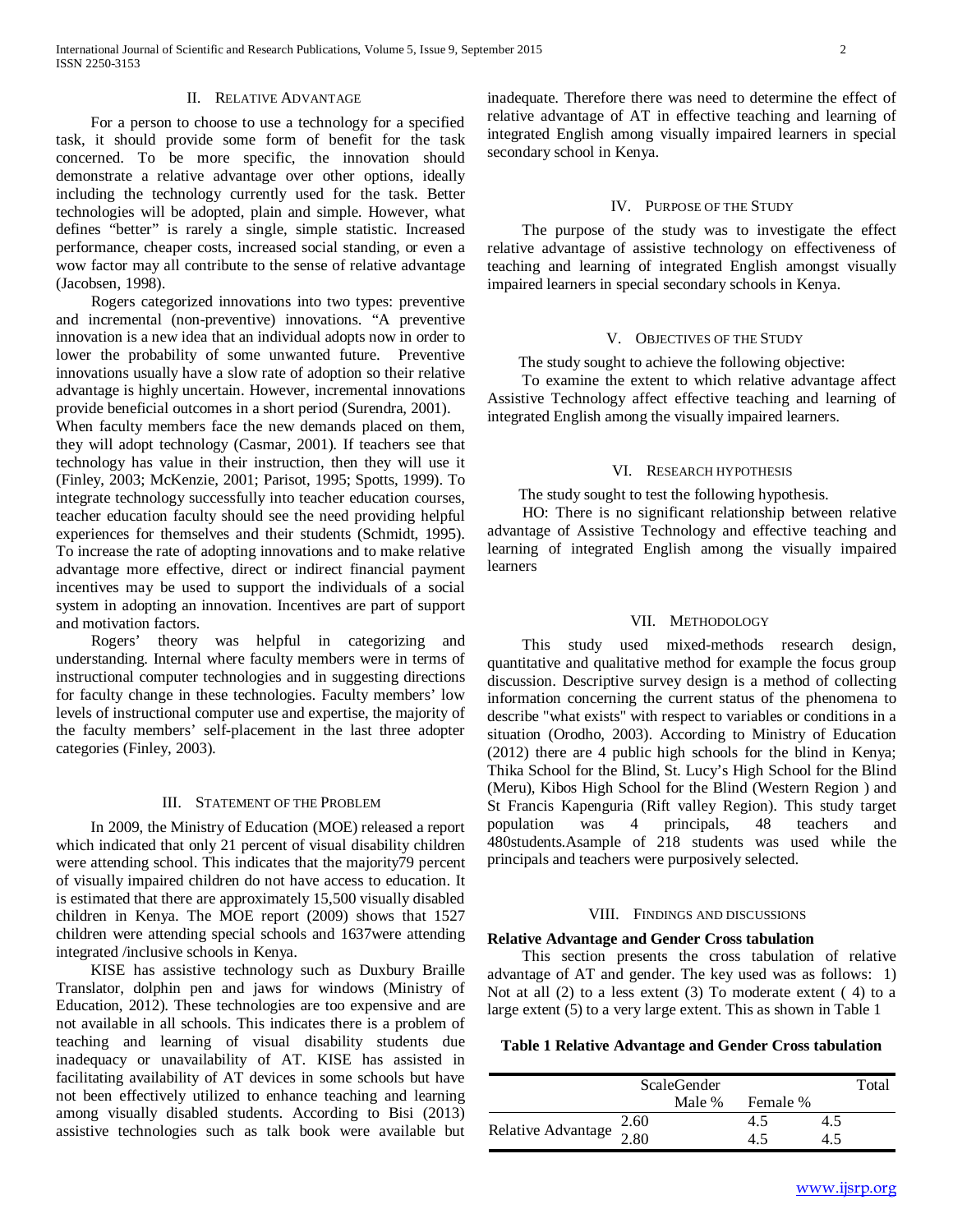| Total |      | 43.2 | 56.8 | 100.0 |
|-------|------|------|------|-------|
|       | 5.00 | 2.3  |      | 2.3   |
|       | 4.80 |      |      | 4.5   |
|       | 4.60 | 4.5  | 2.3  | 6.8   |
|       | 4.40 | 2.3  | 4.5  | 6.8   |
|       | 4.20 | 9.1  | 2.3  | 11.4  |
|       | 4.00 |      | 2.3  | 2.3   |
|       | 3.80 | 2.3  | 9.1  | 11.4  |
|       | 3.60 | 4.5  | 11.4 | 15.9  |
|       | 3.40 | 6.8  | 2.3  | 9.1   |
|       | 3.20 | 6.8  | 4.5  | 11.3  |
|       | 3.00 | 4.5  | 4.5  | 9.0   |

 Table 1 shows the cross tabulation of relative advantage and gender. Nine point one percent of male rated relative advantage at high extent while 11.4 percent of female rated relative advantage at moderate extent. Both gender (15.9 percent) rated relative advantage at moderate extent. This is contrary to Petty (2012) study.

## **Relative Advantage of AT and School Cross tabulation**

 The researcher determined relative advantage by doing a cross tabulation with the school. The key used was as follows: 1) Not at all (2) to a less extent (3) To moderate extent (4) to a large extent (5) to a very large extent .Table 2 shows cross tabulation of relative advantage and school.

**Table 2: Relative Advantage and School Cross tabulation**

|                       |      | Total |
|-----------------------|------|-------|
| Scale                 |      |       |
| Relative<br>advantage | 2.60 | 4.5   |
|                       | 2.80 | 4.5   |
|                       | 3.00 | 9.1   |
|                       | 3.20 | 11.4  |
|                       | 3.40 | 9.1   |
|                       | 3.60 | 15.9  |
|                       | 3.80 | 11.4  |
|                       | 4.00 | 2.3   |
|                       | 4.20 | 11.4  |
|                       | 4.40 | 6.8   |
|                       | 4.60 | 6.8   |
|                       | 4.80 | 4.5   |
|                       | 5.00 | 2.3   |
| Total                 |      | 100.0 |

 Overall 15.9 percent rated relative advantage at to a moderate extent and the lowest percentage 2.3 percent to high extent and very high extent. This results similar to Bennett & Bennett, 2003) and Casmar (2001).

## **Influence of Relative Advantage of AT on Learners Achievement**

 The objective was to examine the extent to which relative advantage of Assistive Technology affects effective teaching and learning of literature among the visual disability learners. To test

the objective the null hypothesis HO**:** there is no significant relationship between relative advantage of Assistive Technology and effective teaching and learning of integrated English among the visual disability learners was tested at 0.05 significance level.

 Table 3. Indicates the relationship between relative advantage and learners achievement.

## **Table 3: Relationship between relative advantage and learners achievement**

| Model                                         | $\mathbb R$           |                                               | R Square |    | Adjusted     |           |        | RStd. Error of the |           |           |  |
|-----------------------------------------------|-----------------------|-----------------------------------------------|----------|----|--------------|-----------|--------|--------------------|-----------|-----------|--|
|                                               |                       |                                               |          |    |              | Square    |        |                    | Estimate  |           |  |
| $\mathbf{1}$                                  | $.053^{\rm a}$        |                                               | .003     |    | -.021        |           |        | 1.05349            |           |           |  |
|                                               |                       | a. Predictors: (Constant), Relative Advantage |          |    |              |           |        |                    |           |           |  |
| Model<br>Sum                                  |                       |                                               | ofdf     |    |              | F<br>Mean |        |                    | Sig.      |           |  |
|                                               |                       |                                               | Squares  |    |              |           | Square |                    |           |           |  |
| Regression.131                                |                       |                                               |          |    |              | .131      |        | .118               |           | $733^{b}$ |  |
| $\overline{1}$                                | Residual              | 46.614                                        |          | 42 |              |           | 1.110  |                    |           |           |  |
| Total                                         |                       | 46.744                                        |          | 43 |              |           |        |                    |           |           |  |
| a. Dependent Variable: Learners Achievement   |                       |                                               |          |    |              |           |        |                    |           |           |  |
| b. Predictors: (Constant), Relative Advantage |                       |                                               |          |    |              |           |        |                    |           |           |  |
| Model                                         |                       | Unstandardized Standardizedt<br>Coefficients  |          |    | Coefficients |           |        |                    | Sig.      |           |  |
|                                               |                       |                                               | В        |    | Std.         |           | Beta   |                    |           |           |  |
|                                               |                       |                                               |          |    | Error        |           |        |                    |           |           |  |
|                                               | (Constant)            |                                               | 6.336    |    | .959         |           |        |                    | 6.608.000 |           |  |
| $\overline{1}$                                | Relative<br>Advantage |                                               | -.088    |    | .255         |           | -.053  |                    | .343      | .733      |  |
| a. Dependent Variable: Learners Achievement   |                       |                                               |          |    |              |           |        |                    |           |           |  |

 The coefficient of determination was 0.003 indicating that relative advantage of AT explained 0.3 percent of variation in learners' achievement among the visual disability learners.

 The remaining 99.7 percent is explained by other variables not within the study. The overall test of significance using Fvalue statistic was 0.118 which was not significant because pvalue (0.733) is more than 0.05 level of significance and the null hypothesis that there is no significant relationship between relative advantage of Assistive Technology and effective teaching and learning of integrated English among the visual impaired learners was not rejected.

 Alper and Vaharihinna (2006) asserted that AT may not be fully beneficial to the users. Finley (2003) indicated that relative advantage of an AT has no significant effect on its usability by VI learners.

 Table 3 indicates that the constant was significant (0.000) while relative advantage coefficient was not significant (0.733). From the principals data the overall test of significance using Fvalue statistic was 2.980 which was not significant because pvalue (0.226) is more than 0.05 level of significance and the null hypothesis that there is no significant relationship between relative advantage of Assistive Technology and effective teaching and learning of integrated English among the visually impaired learners was not rejected. This implies relative